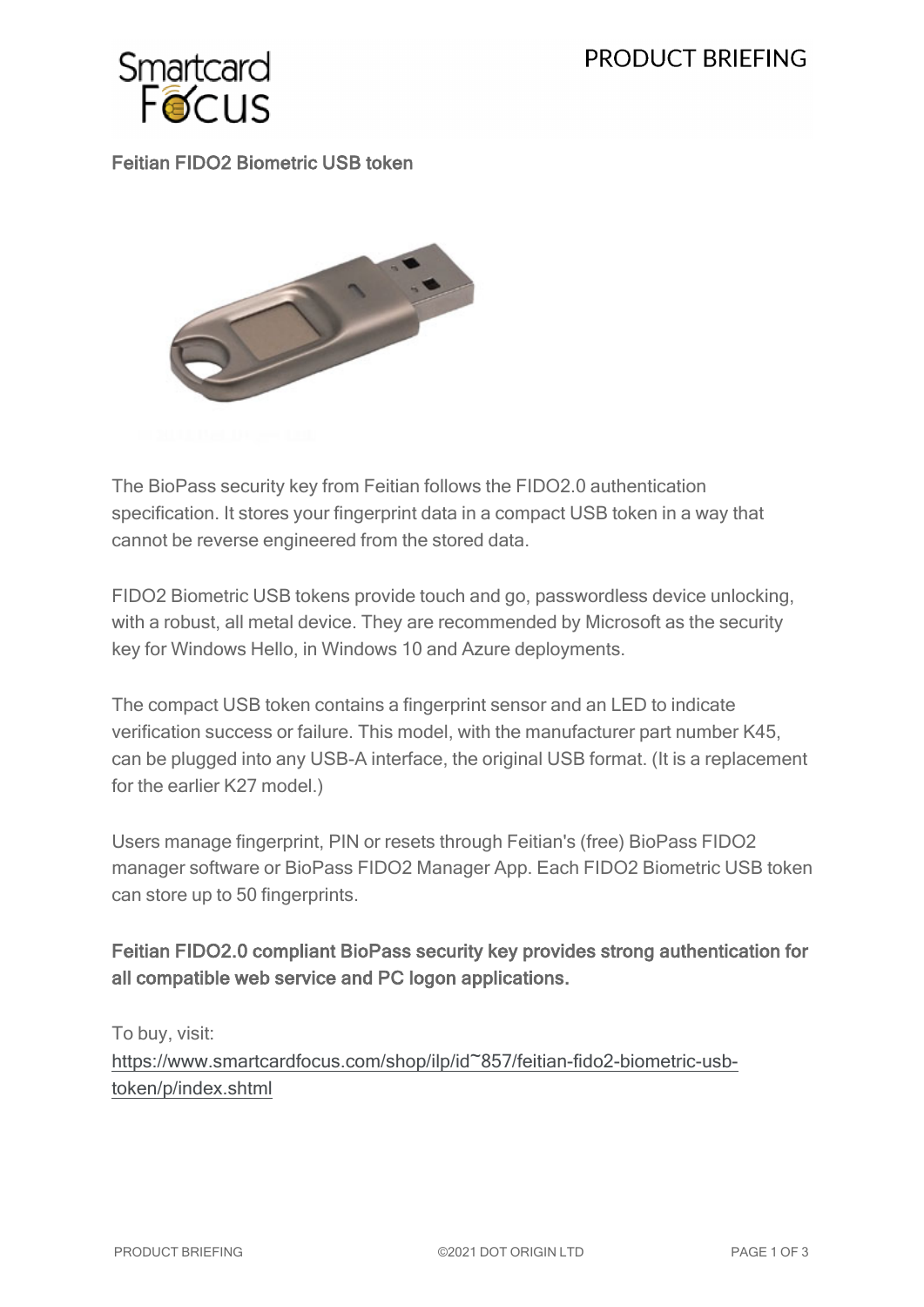This Product Briefing has been produced by **Dot [Origin](https://www.dotorigin.com/) Ltd**, the smart card experts behind [SmartcardFocus.com.](https://www.smartcardfocus.com/?utm_source=download&utm_medium=pdf&utm_campaign=scf-product-pdf) If you have a query email [sales@smartcardfocus.com](mailto:sales@smartcardfocus.com?subject=Product Briefing query) or call us on +44 (0)1428 685250.